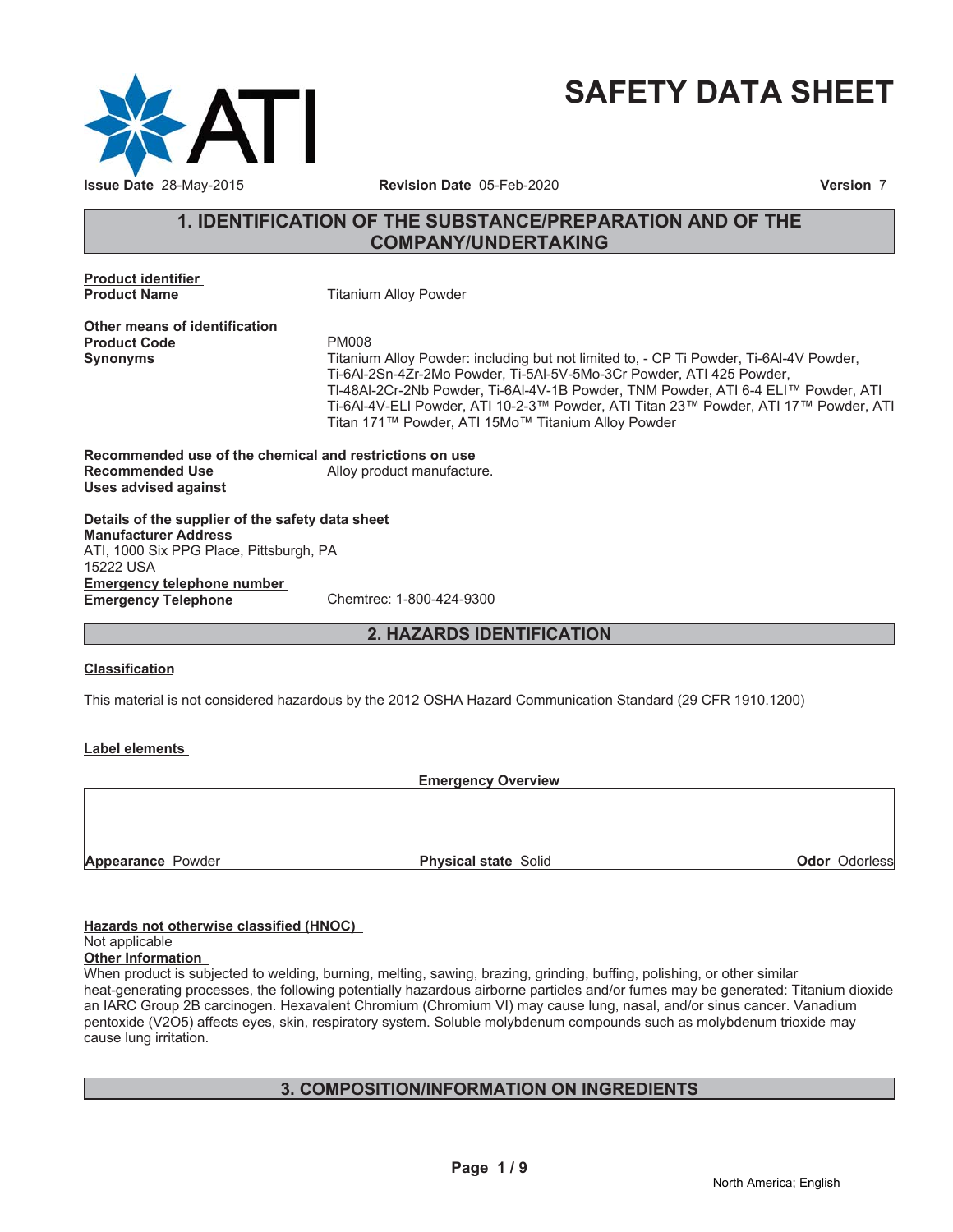**Synonyms** Titanium Alloy Powder: including but not limited to, - CP Ti Powder, Ti-6Al-4V Powder, Ti-6Al-2Sn-4Zr-2Mo Powder, Ti-5Al-5V-5Mo-3Cr Powder, ATI 425 Powder, TI-48AI-2Cr-2Nb Powder, Ti-6AI-4V-1B Powder, TNM Powder, ATI 6-4 ELITM Powder, ATI Ti-6Al-4V-ELI Powder, ATI 10-2-3™ Powder, ATI Titan 23™ Powder, ATI 17™ Powder, ATI Titan 171™ Powder, ATI 15Mo™ Titanium Alloy Powder.

| <b>Chemical Name</b> | CAS No.   | Weight-%   |
|----------------------|-----------|------------|
| Titanium             | 7440-32-6 | $50 - 100$ |
| <b>Aluminum</b>      | 7429-90-5 | $0 - 50$   |
| Niobium (Columbium)  | 7440-03-1 | $0 - 27$   |
| Molybdenum           | 7439-98-7 | $0 - 16$   |
| Vanadium             | 7440-62-2 | $0 - 11$   |
| Chromium             | 7440-47-3 | $0 - 10$   |
| Tungsten             | 7440-33-7 | $0 - 10$   |
| Iron                 | 7439-89-6 | $0 - 10$   |
| Tin                  | 7440-31-5 | $0 - 6$    |
| <b>Zirconium</b>     | 7440-67-7 | $0 - 6$    |
| Yttrium              | 7440-65-5 | $0 - 3$    |
| <b>Boron</b>         | 7440-42-8 | $0 - 2$    |

\_\_\_\_\_\_\_\_\_\_\_\_\_\_\_\_\_\_\_\_\_\_\_\_\_\_\_\_\_\_\_\_\_\_\_\_\_\_\_\_\_\_\_\_\_\_\_\_\_\_\_\_\_\_\_\_\_\_\_\_\_\_\_\_\_\_\_\_\_\_\_\_\_\_\_\_\_\_\_\_\_\_\_\_\_\_\_\_\_\_\_\_\_

# **4. FIRST AID MEASURES**

.

### **First aid measures**

| Eye contact                                                                | In the case of particles coming in contact with eyes during processing, treat as with any<br>foreign object.                                           |  |
|----------------------------------------------------------------------------|--------------------------------------------------------------------------------------------------------------------------------------------------------|--|
| <b>Skin Contact</b>                                                        | None under normal use conditions.                                                                                                                      |  |
| <b>Inhalation</b>                                                          | If excessive amounts of smoke, fume, or particulate are inhaled during processing, remove<br>to fresh air and consult a qualified health professional. |  |
| Ingestion                                                                  | IF SWALLOWED. Call a POISON CENTER or doctor/physician if you feel unwell.                                                                             |  |
| Most important symptoms and effects, both acute and delayed                |                                                                                                                                                        |  |
| <b>Symptoms</b>                                                            | None anticipated.                                                                                                                                      |  |
| Indication of any immediate medical attention and special treatment needed |                                                                                                                                                        |  |
| Note to physicians                                                         | Treat symptomatically.                                                                                                                                 |  |

# **5. FIRE-FIGHTING MEASURES**

### **Suitable extinguishing media**

Product not flammable in the form as distributed, flammable as finely divided particles or pieces resulting from processing of this product. Isolate large fires and allow to burn out. Smother small fires with salt (NaCl).

**Unsuitable extinguishing media** Do not spray water on burning metal as an explosion may occur. This explosive characteristic is caused by the hydrogen and steam generated by the reaction of water with the burning material.

### **Specific hazards arising from the chemical**

Intense heat. Very fine, high surface area material resulting from processing this product may ignite spontaneously at room temperature. WARNING: Fine particles of this product may form combustible dust-air mixtures. Keep particles away from all ignition sources including heat, sparks, and flame. Prevent dust accumulations to minimize combustible dust hazard.

**Hazardous combustion products**Titanium dioxide an IARC Group 2B carcinogen. Hexavalent Chromium (Chromium VI) may cause lung, nasal, and/or sinus cancer. Vanadium pentoxide (V2O5) affects eyes, skin, respiratory system. Soluble molybdenum compounds such as molybdenum trioxide may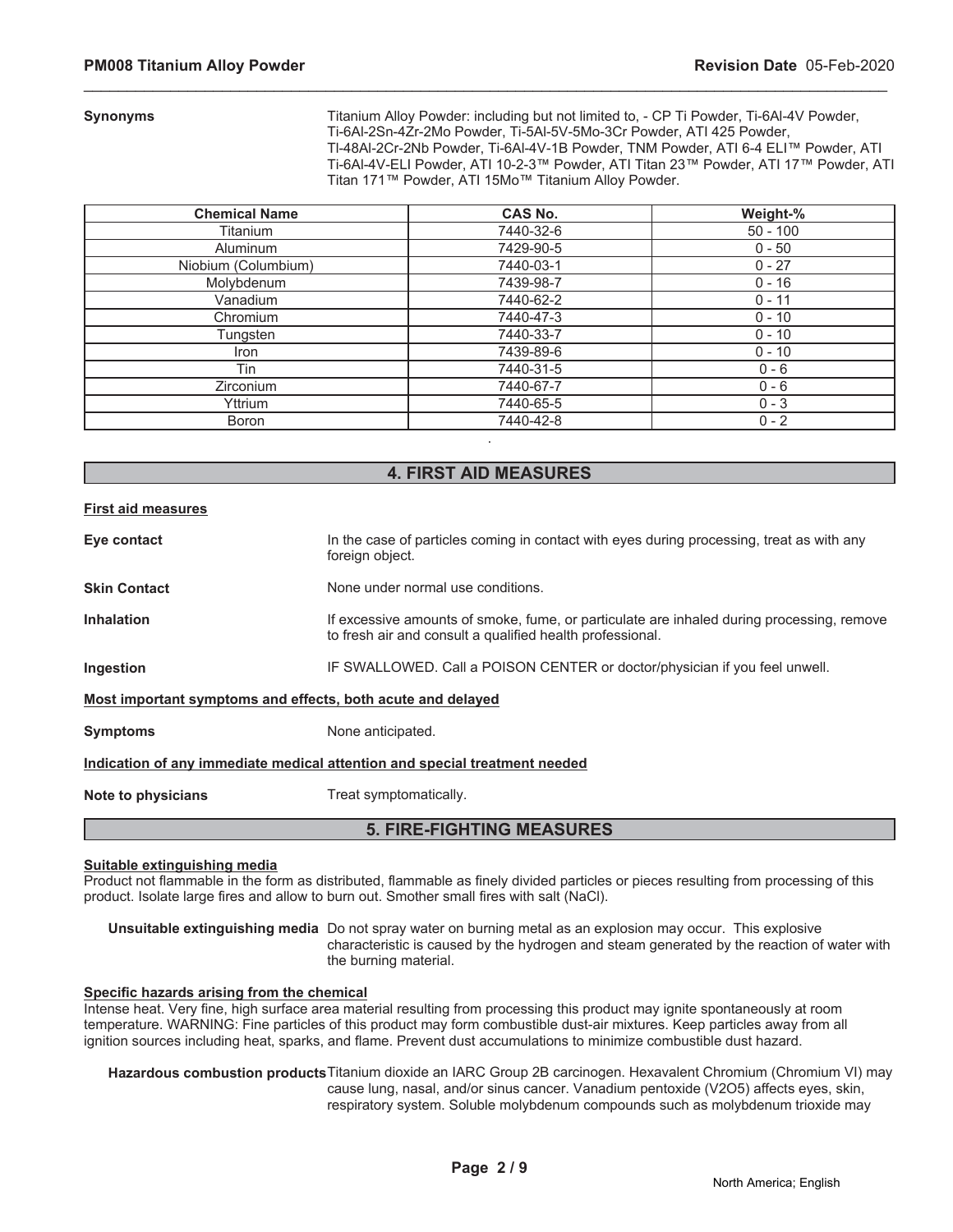cause lung irritation.

**Explosion data Sensitivity to Mechanical Impact** None. **Sensitivity to Static Discharge** None.

### **Protective equipment and precautions for firefighters**

Firefighters should wear self-contained breathing apparatus and full firefighting turnout gear.

# **6. ACCIDENTAL RELEASE MEASURES**

\_\_\_\_\_\_\_\_\_\_\_\_\_\_\_\_\_\_\_\_\_\_\_\_\_\_\_\_\_\_\_\_\_\_\_\_\_\_\_\_\_\_\_\_\_\_\_\_\_\_\_\_\_\_\_\_\_\_\_\_\_\_\_\_\_\_\_\_\_\_\_\_\_\_\_\_\_\_\_\_\_\_\_\_\_\_\_\_\_\_\_\_\_

| <b>Personal precautions, protective equipment and emergency procedures</b> |                                                                                                                                                                           |  |  |
|----------------------------------------------------------------------------|---------------------------------------------------------------------------------------------------------------------------------------------------------------------------|--|--|
| <b>Personal precautions</b>                                                | Use personal protective equipment as required.                                                                                                                            |  |  |
| For emergency responders                                                   | Use personal protective equipment as required. Follow Emergency Response Guidebook,<br>Guide No. 171, EXCEPT for FIRE follow Emergency Response Guidebook, Guide No. 170. |  |  |
| <b>Environmental precautions</b>                                           |                                                                                                                                                                           |  |  |
| <b>Environmental precautions</b>                                           | Collect spillage to prevent release to the environment.                                                                                                                   |  |  |
| Methods and material for containment and cleaning up                       |                                                                                                                                                                           |  |  |
| <b>Methods for containment</b>                                             | Prevent further leakage or spillage if safe to do so.                                                                                                                     |  |  |
| Methods for cleaning up                                                    | Sweep or shovel material into dry containers. Avoid creating uncontrolled dust.                                                                                           |  |  |
| 7. HANDLING AND STORAGE                                                    |                                                                                                                                                                           |  |  |
| <b>Precautions for safe handling</b>                                       |                                                                                                                                                                           |  |  |

**Advice on safe handling** Very fine, high surface area material resulting from grinding, buffing, polishing, or similar processes of this product may ignite spontaneously at room temperature. WARNING: Fine particles of this product may form combustible dust-air mixtures. Keep particles away from all ignition sources including heat, sparks, and flame. Prevent dust accumulations to minimize combustible dust hazard.

| Conditions for safe storage, including any incompatibilities |                                                                                                                                                                                                                                      |  |  |
|--------------------------------------------------------------|--------------------------------------------------------------------------------------------------------------------------------------------------------------------------------------------------------------------------------------|--|--|
| <b>Storage Conditions</b>                                    | Keep away from heat, sparks, flame and other sources of ignition (i.e., pilot lights, electric<br>motors and static electricity).                                                                                                    |  |  |
| Incompatible materials                                       | Dissolves in hydrofluoric acid. Ignites in the presence of fluorine. When heated above<br>200°C, reacts exothermically with the following: Chlorine, bromine, halocarbons, carbon<br>tetrachloride, carbon tetrafluoride, and freon. |  |  |

# **8. EXPOSURE CONTROLS/PERSONAL PROTECTION**

### **Control parameters**

| <b>Chemical Name</b> | <b>ACGIH TLV</b>                                        | <b>OSHA PEL</b>                                      |
|----------------------|---------------------------------------------------------|------------------------------------------------------|
| Titanium             |                                                         |                                                      |
| 7440-32-6            |                                                         |                                                      |
| Aluminum             | TWA: 1 $mq/m3$ respirable fraction                      | TWA: $15 \text{ mg/m}^3$ total dust                  |
| 7429-90-5            |                                                         | TWA: $5 \text{ mg/m}^3$ respirable fraction          |
| Niobium (Columbium)  |                                                         |                                                      |
| 7440-03-1            |                                                         |                                                      |
| Molybdenum           | TWA: 10 $mg/m3$ inhalable fraction                      |                                                      |
| 7439-98-7            | TWA: $3 \text{mq/m}^3$ respirable fraction              |                                                      |
| Vanadium             |                                                         | Ceiling: 0.5 mg/m <sup>3</sup> V2O5 respirable dust  |
| 7440-62-2            |                                                         | Ceiling: 0.1 mg/m <sup>3</sup> V2O5 fume             |
| Tungsten             | STEL: 10 mg/m <sup>3</sup> STEL: 10 mg/m <sup>3</sup> W | (vacated) STEL: 10 mg/m <sup>3</sup> (vacated) STEL: |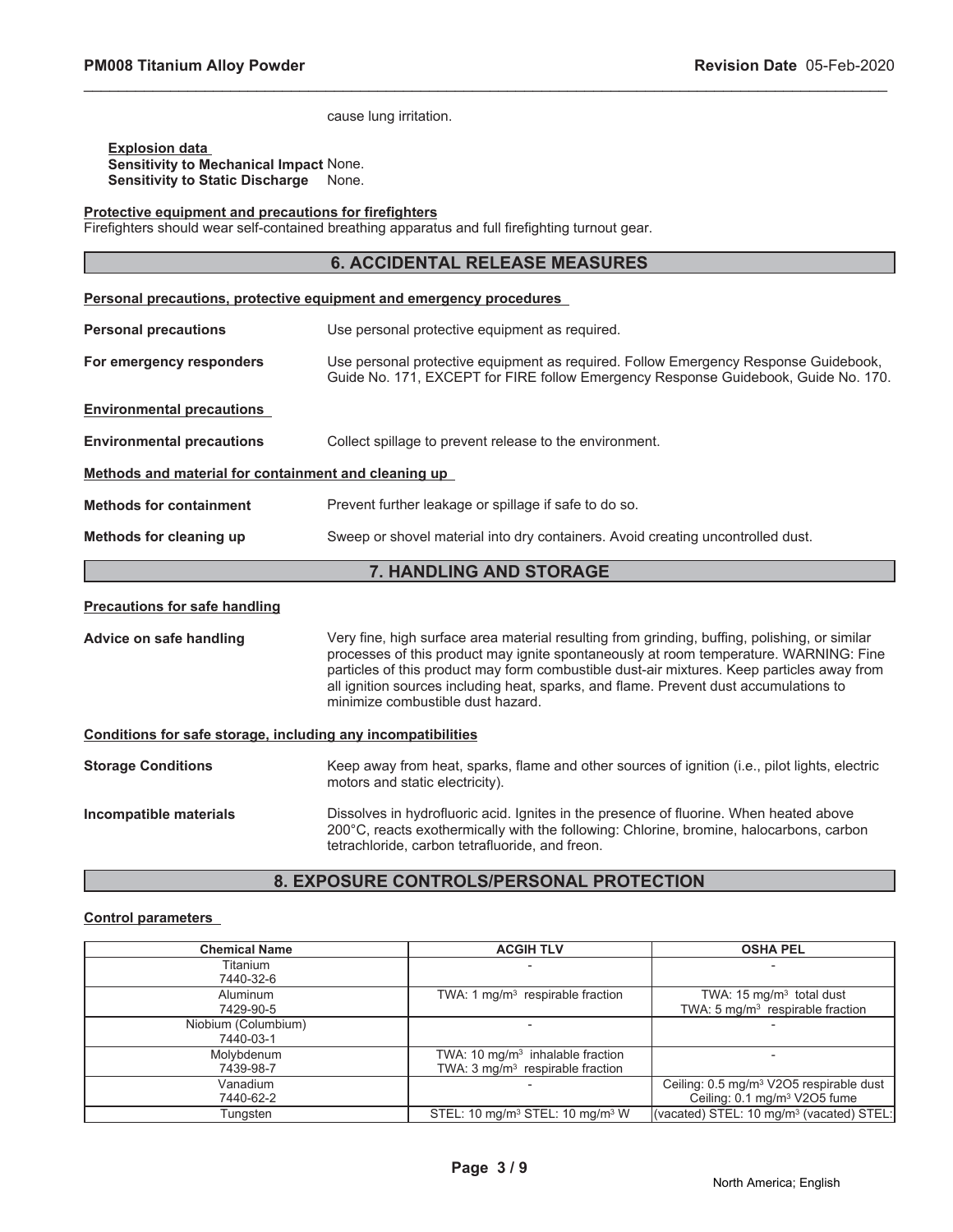# **PM008 Titanium Alloy Powder Compared 2009 12 Allows 2009 12 Allows 2009 12 Allows 2009 12 Allows 2009 12 Allows 2009 12 Allows 2009 12 Allows 2009 12 Allows 2009 12 Allows 2009 12 Allows 2009 12 Allows 2009 12 Allows 2009**

| 7440-33-7              | TWA: 5 mg/m <sup>3</sup> TWA: 5 mg/m <sup>3</sup> W                                                              | 10 mg/m $3$ W                                                                                        |
|------------------------|------------------------------------------------------------------------------------------------------------------|------------------------------------------------------------------------------------------------------|
| Iron<br>7439-89-6      |                                                                                                                  |                                                                                                      |
| Chromium<br>7440-47-3  | TWA: $0.5$ mg/m <sup>3</sup>                                                                                     | TWA: 1 mg/m <sup>3</sup>                                                                             |
| Zirconium<br>7440-67-7 | STEL: 10 mg/m <sup>3</sup> STEL: 10 mg/m <sup>3</sup> Zr<br>TWA: 5 mg/m <sup>3</sup> TWA: 5 mg/m <sup>3</sup> Zr | TWA: $5 \text{ mg/m}^3$ Zr<br>(vacated) STEL: 10 mg/m <sup>3</sup> (vacated) STEL:<br>10 mg/m $3$ Zr |
| Tin<br>7440-31-5       | TWA: $2 \text{ mg/m}^3$ TWA: $2 \text{ mg/m}^3$ Sn except<br>Tin hydride                                         | TWA: $2 \text{ mq/m}^3$ Sn except oxides                                                             |
| Yttrium<br>7440-65-5   | TWA: 1 mg/m <sup>3</sup> Y                                                                                       | TWA: 1 $mg/m3$                                                                                       |
| Boron<br>7440-42-8     |                                                                                                                  |                                                                                                      |

\_\_\_\_\_\_\_\_\_\_\_\_\_\_\_\_\_\_\_\_\_\_\_\_\_\_\_\_\_\_\_\_\_\_\_\_\_\_\_\_\_\_\_\_\_\_\_\_\_\_\_\_\_\_\_\_\_\_\_\_\_\_\_\_\_\_\_\_\_\_\_\_\_\_\_\_\_\_\_\_\_\_\_\_\_\_\_\_\_\_\_\_\_

### **Appropriate engineering controls**

**Engineering Controls** Avoid generation of uncontrolled particles.

### **Individual protection measures, such as personal protective equipment**

| <b>Eye/face protection</b>            | When airborne particles may be present, appropriate eye protection is recommended. For<br>example, tight-fitting goggles, foam-lined safety glasses or other protective equipment that<br>shield the eyes from particles.                                                                                                                                                       |
|---------------------------------------|---------------------------------------------------------------------------------------------------------------------------------------------------------------------------------------------------------------------------------------------------------------------------------------------------------------------------------------------------------------------------------|
| Skin and body protection              | Fire/flame resistant/retardant clothing may be appropriate during hot work with the product.                                                                                                                                                                                                                                                                                    |
| <b>Respiratory protection</b>         | When particulates/fumes/gases are generated and if exposure limits are exceeded or<br>irritation is experienced, proper approved respiratory protection should be worn.<br>Positive-pressure supplied air respirators may be required for high airborne contaminant<br>concentrations. Respiratory protection must be provided in accordance with current local<br>regulations. |
| <b>General Hygiene Considerations</b> | Handle in accordance with good industrial hygiene and safety practice.                                                                                                                                                                                                                                                                                                          |

# **9. PHYSICAL AND CHEMICAL PROPERTIES**

### **Information on basic physical and chemical properties**

| <b>Physical state</b><br>Appearance<br>Color                                                                                        | Solid<br>Powder<br>Metallic gray or silver | Odor<br><b>Odor threshold</b>                                                                                                                                       | <b>Odorless</b><br>Not applicable |
|-------------------------------------------------------------------------------------------------------------------------------------|--------------------------------------------|---------------------------------------------------------------------------------------------------------------------------------------------------------------------|-----------------------------------|
| <b>Property</b><br>рH<br>Melting point / freezing point<br>Boiling point / boiling range<br><b>Flash point</b>                      | Values<br>1400-1540 °C / 2560-2800 °F      | Remarks • Method<br>Not applicable                                                                                                                                  |                                   |
| <b>Evaporation rate</b><br>Flammability (solid, gas)                                                                                |                                            | Not applicable<br>Product not flammable in the form as distributed,<br>flammable as finely divided particles or pieces<br>resulting from processing of this product |                                   |
| <b>Flammability Limit in Air</b><br><b>Upper flammability limit:</b><br>Lower flammability limit:                                   |                                            |                                                                                                                                                                     |                                   |
| Vapor pressure<br><b>Vapor density</b><br><b>Specific Gravity</b><br><b>Water solubility</b>                                        | $8.0 - 8.5$<br>Insoluble                   | Not applicable<br>Not applicable                                                                                                                                    |                                   |
| Solubility in other solvents<br><b>Partition coefficient</b><br><b>Autoignition temperature</b><br><b>Decomposition temperature</b> |                                            | Not applicable<br>Not applicable<br>Not applicable                                                                                                                  |                                   |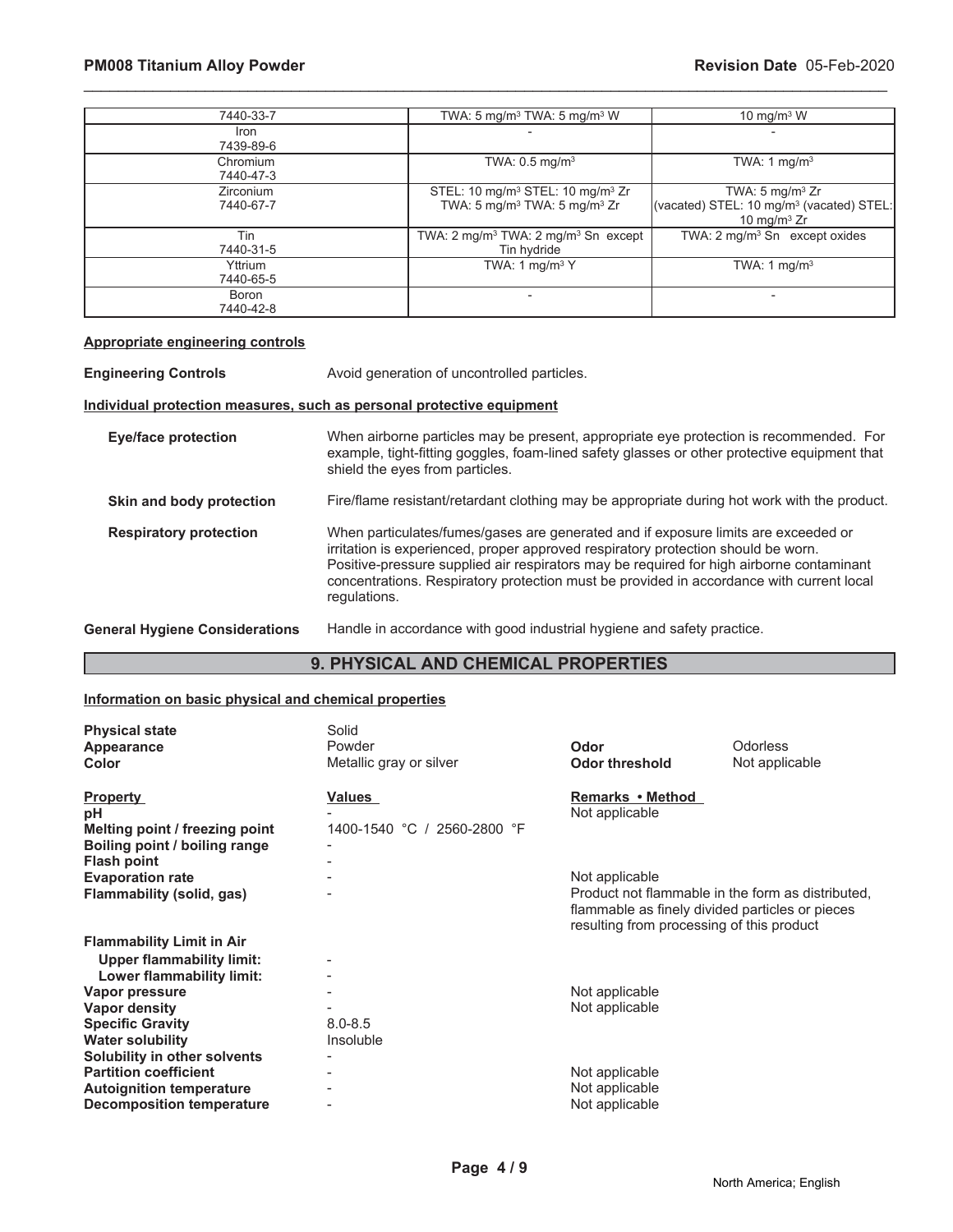| <b>Kinematic viscosity</b><br><b>Dynamic viscosity</b><br><b>Explosive properties</b><br><b>Oxidizing properties</b> | $\overline{\phantom{a}}$<br>Not applicable<br>Not applicable | Not applicable<br>Not applicable |
|----------------------------------------------------------------------------------------------------------------------|--------------------------------------------------------------|----------------------------------|
| <b>Other Information</b>                                                                                             |                                                              |                                  |
| Softening point<br><b>Molecular weight</b><br><b>VOC Content (%)</b><br><b>Density</b><br><b>Bulk density</b>        | -<br>Not applicable<br>$\overline{\phantom{a}}$              |                                  |

# **10. STABILITY AND REACTIVITY**

\_\_\_\_\_\_\_\_\_\_\_\_\_\_\_\_\_\_\_\_\_\_\_\_\_\_\_\_\_\_\_\_\_\_\_\_\_\_\_\_\_\_\_\_\_\_\_\_\_\_\_\_\_\_\_\_\_\_\_\_\_\_\_\_\_\_\_\_\_\_\_\_\_\_\_\_\_\_\_\_\_\_\_\_\_\_\_\_\_\_\_\_\_

### **Reactivity**

Not applicable

### **Chemical stability**

Stable under normal conditions.

### **Possibility of Hazardous Reactions**

None under normal processing.

**Hazardous polymerization** Hazardous polymerization does not occur.

### **Conditions to avoid**

Dust formation and dust accumulation.

### **Incompatible materials**

Dissolves in hydrofluoric acid. Ignites in the presence of fluorine. When heated above 200°C, reacts exothermically with the following: Chlorine, bromine, halocarbons, carbon tetrachloride, carbon tetrafluoride, and freon.

# **Hazardous Decomposition Products**

When product is subjected to welding, burning, melting, sawing, brazing, grinding, buffing, polishing, or other similar heat-generating processes, the following potentially hazardous airborne particles and/or fumes may be generated:: Titanium dioxide an IARC Group 2B carcinogen. Hexavalent Chromium (Chromium VI) may cause lung, nasal, and/or sinus cancer. Vanadium pentoxide (V2O5) affects eyes, skin, respiratory system Soluble molybdenum compounds such as molybdenum trioxide may cause lung irritation.

# **11. TOXICOLOGICAL INFORMATION**

### **Information on likely routes of exposure**

### **Product Information**

| <b>Inhalation</b>   | Product not classified. |
|---------------------|-------------------------|
| Eye contact         | Product not classified. |
| <b>Skin Contact</b> | Product not classified. |

**Ingestion** Product not classified.

| <b>Chemical Name</b>             | Oral LD50           | <b>Dermal LD50</b> | <b>Inhalation LC50</b> |
|----------------------------------|---------------------|--------------------|------------------------|
| <b>Titanium</b><br>7440-32-6     | $> 5000$ mg/kg bw   |                    |                        |
| Aluminum<br>7429-90-5            | 15,900 mg/kg bw     |                    | $> 1$ mg/L             |
| Niobium (Columbium)<br>7440-03-1 | $> 10,000$ mg/kg bw | $>$ 2000 mg/kg bw  |                        |
| Molvbdenum                       | $>$ 2000 mg/kg bw   | $>$ 2000 mg/kg bw  | $> 5.10$ mg/L          |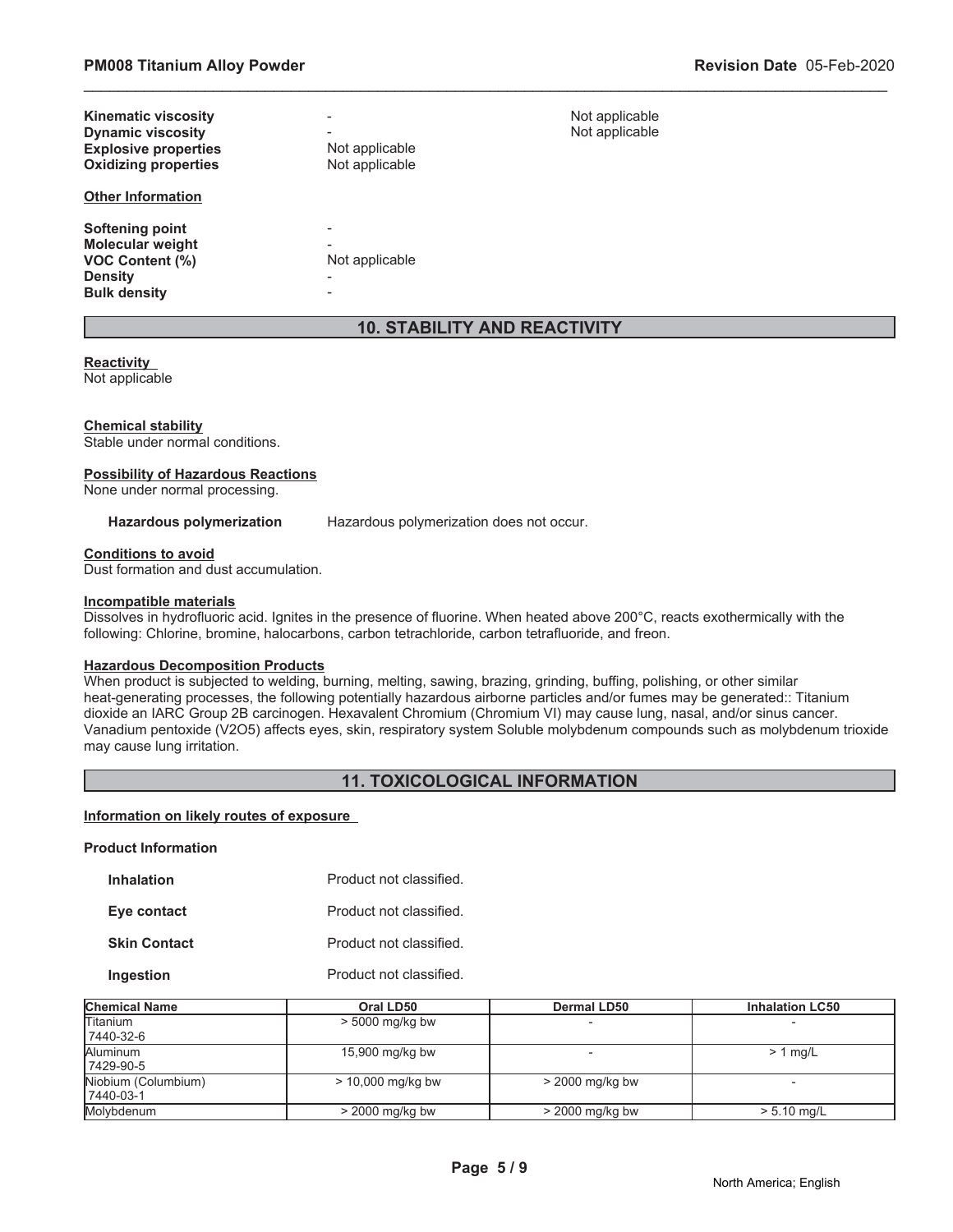| 7439-98-7                    |                   |                          |               |
|------------------------------|-------------------|--------------------------|---------------|
| <b>Nanadium</b><br>7440-62-2 | > 2000 mg/kg bw   |                          |               |
| Tungsten<br>7440-33-7        | $>$ 2000 mg/kg bw | > 2000 mg/kg bw          | $> 5.4$ mg/L  |
| llron.<br>7439-89-6          | 98,600 mg/kg bw   | $\overline{\phantom{0}}$ | $> 0.25$ mg/L |
| <b>Chromium</b><br>7440-47-3 | > 3400 mg/kg bw   | $\overline{\phantom{0}}$ | $> 5.41$ mg/L |
| Zirconium<br>7440-67-7       | > 5000 mg/kg bw   | $\overline{a}$           | $>4.3$ mg/L   |
| lTin<br>7440-31-5            | > 2000 mg/kg bw   | $>$ 2000 mg/kg bw        | $> 4.75$ mg/L |
| <b>Yttrium</b><br>7440-65-5  | $> 5000$ mg/kg bw | $\overline{\phantom{0}}$ | $> 5.09$ mg/L |
| Boron<br>7440-42-8           | $>$ 2000 mg/kg bw | $\overline{\phantom{0}}$ | $> 5.08$ mg/L |

\_\_\_\_\_\_\_\_\_\_\_\_\_\_\_\_\_\_\_\_\_\_\_\_\_\_\_\_\_\_\_\_\_\_\_\_\_\_\_\_\_\_\_\_\_\_\_\_\_\_\_\_\_\_\_\_\_\_\_\_\_\_\_\_\_\_\_\_\_\_\_\_\_\_\_\_\_\_\_\_\_\_\_\_\_\_\_\_\_\_\_\_\_

### **Information on toxicological effects**

**Symptoms** None known.

### **Delayed and immediate effects as well as chronic effects from short and long-term exposure**

| <b>Acute toxicity</b>             | Product not classified. |
|-----------------------------------|-------------------------|
| <b>Skin corrosion/irritation</b>  | Product not classified. |
| Serious eye damage/eye irritation | Product not classified. |
| <b>Sensitization</b>              | Product not classified. |
| <b>Germ cell mutagenicity</b>     | Product not classified. |
| Carcinogenicity                   | Product not classified. |

| ' Name<br><b>Chemical</b> | <b>ACGIH</b> | <b>IARC</b> | <b>NTF</b><br>. | <b>OSHA</b> |
|---------------------------|--------------|-------------|-----------------|-------------|
| $\sim$<br>Chromium<br>ິ   |              | Group 3     |                 |             |
| 7440-47-3                 |              |             |                 |             |

| <b>Reproductive toxicity</b>    |  |
|---------------------------------|--|
| <b>STOT - single exposure</b>   |  |
| <b>STOT - repeated exposure</b> |  |
| <b>Aspiration hazard</b>        |  |

**Product not classified.** Product not classified. **Product not classified. Product not classified.** 

# **12. ECOLOGICAL INFORMATION**

# **Ecotoxicity**

This product as shipped is not classified for aquatic toxicity.

| <b>Chemical Name</b> | Algae/aquatic plants          | <b>Fish</b>                  | <b>Toxicity to</b>           | <b>Crustacea</b>            |
|----------------------|-------------------------------|------------------------------|------------------------------|-----------------------------|
|                      |                               |                              | microorganisms               |                             |
| Titanium             | The 72 h EC50 of titanium     | The 96 h LC50 of titanium    | The 3 h EC50 of titanium     | The 48 h EC50 of titanium   |
| 7440-32-6            | dioxide to                    | dioxide to Cyprinodon        | dioxide for activated sludge | dioxide to Daphnia Magna    |
|                      | Pseudokirchnerella            | variegatus was greater than  | were greater than 1000       | was greater than 1000 mg of |
|                      | subcapitata was 61 mg of      | 10,000 mg of TiO2/L.         | $mg/L$ .                     | <b>TiO2/L.</b>              |
|                      | $TiO2/L$ .                    | The 96 h LC50 of titanium    |                              |                             |
|                      |                               | dioxide to Pimephales        |                              |                             |
|                      |                               | promelas was greater than    |                              |                             |
|                      |                               | 1,000 mg of TiO2/L.          |                              |                             |
| Aluminum             | The 96-h EC50 values for      | The 96 h LC50 of aluminum    |                              | The 48-hr LC50 for          |
| 7429-90-5            | reduction of biomass of       | to Oncorhynchus mykiss       |                              | Ceriodaphnia dubia exposed  |
|                      | Pseudokirchneriella           | was 7.4 mg of Al/L at pH 6.5 |                              | to Aluminium chloride       |
|                      | subcapitata in AAP-Medium     | and 14.6 mg of Al/L at pH    |                              | increased from 0.72 to      |
|                      | at pH 6, 7, and 8 were        | 7.5                          |                              | greater than 99.6 mg/L with |
|                      | estimated as 20.1, 5.4, and   |                              |                              | water hardness increasing   |
|                      | 150.6 µg/L, respectively, for |                              |                              | from 25 to 200 mg/L.        |
|                      | dissolved Al.                 |                              |                              |                             |
| Niobium (Columbium)  |                               |                              |                              |                             |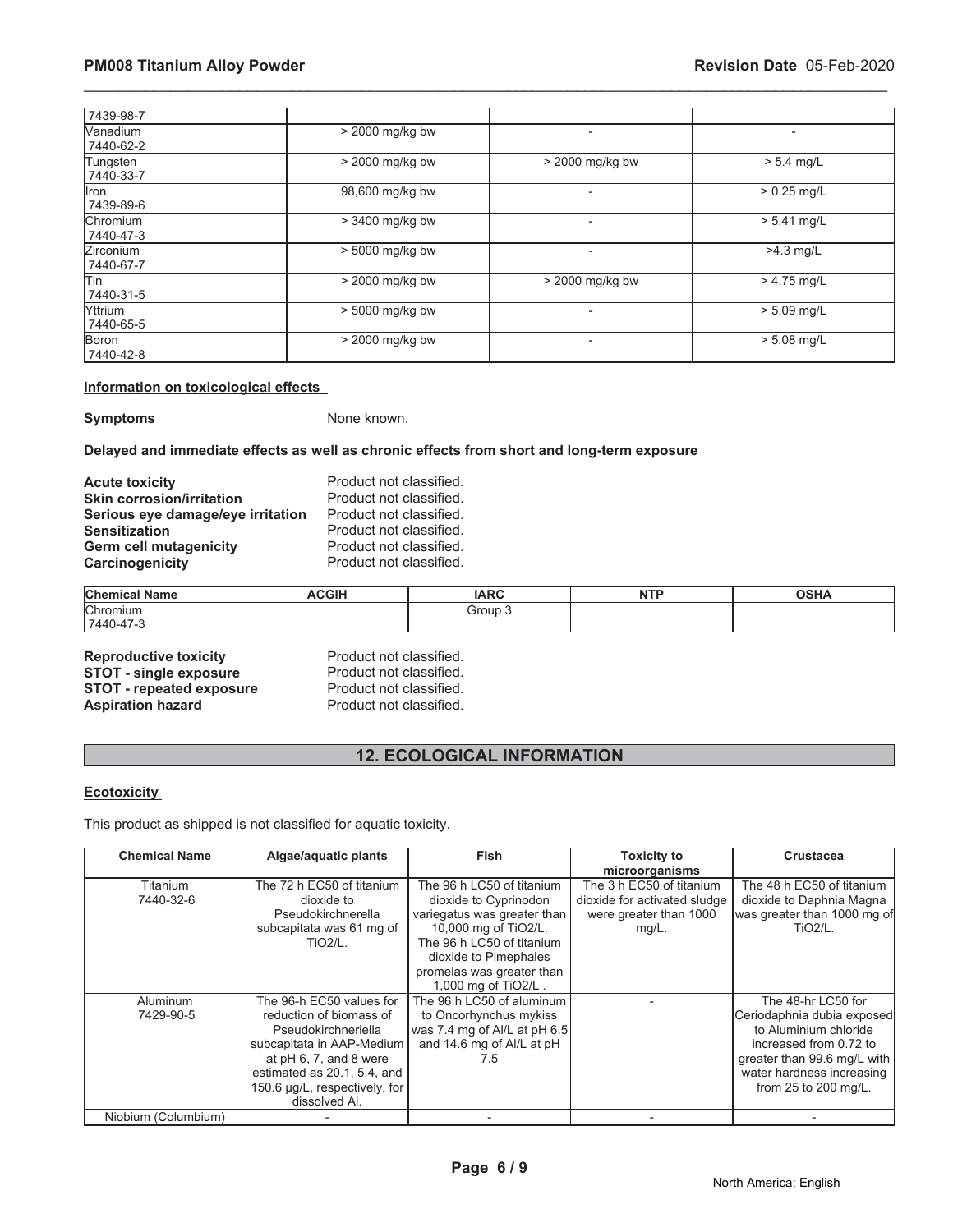| 7440-03-1               |                                                                                                                                                      |                                                                                                                                                                            |                                                                                                 |                                                                                                                                                                                                    |
|-------------------------|------------------------------------------------------------------------------------------------------------------------------------------------------|----------------------------------------------------------------------------------------------------------------------------------------------------------------------------|-------------------------------------------------------------------------------------------------|----------------------------------------------------------------------------------------------------------------------------------------------------------------------------------------------------|
| Molybdenum<br>7439-98-7 | The 72 h EC50 of sodium<br>molybdate dihydrate to<br>Pseudokirchneriella<br>subcapitata was 362.9 mg of<br>Mo/L.                                     | The 96 h LC50 of sodium<br>molybdate dihydrate to<br>Pimephales promelas was<br>644.2 mg/L                                                                                 | The 3 h EC50 of<br>molybdenum trioxide for<br>activated sludge was 820<br>$mg/L$ .              | The 48 h LC50 of sodium<br>molybdate dihydrate to<br>Ceriodaphnia dubia was<br>1,015 mg/L.<br>The 48 h LC50 of sodium<br>molybdate dihydrate to<br>Daphnia magna was greater<br>than 1,727.8 mg/L. |
| Vanadium<br>7440-62-2   | The 72 h EC50 of vanadium<br>pentoxide to Desmodesmus<br>subspicatus was 2,907 ug of<br>V/L.                                                         | The 96 h LC50 of vanadium<br>pentoxide to Pimephales<br>promelas was 1,850 ug of<br>$V/L$ .                                                                                | The 3 h EC50 of sodium<br>metavanadate for activated<br>sludge was greater than 100<br>$mg/L$ . | The 48 h EC50 of sodium<br>vanadate to Daphnia magna<br>was 2,661 ug of V/L.                                                                                                                       |
| Tungsten<br>7440-33-7   | The 72 h EC50 of sodium<br>tungstate to<br>Pseudokirchnerella<br>subcapitata was 31.0 mg of<br>W/L.                                                  | The 96 h LC50 of sodium<br>tungstate to Danio rerio was<br>greater than 106 mg of W/L.                                                                                     | The 30 min EC50 of sodium<br>tungstate for activated<br>sludge were greater than<br>1000 mg/L.  | The 48 h EC50 of sodium<br>tungstate to Daphnia magna<br>was greater than 96 mg of<br>W/L.                                                                                                         |
| Iron<br>7439-89-6       |                                                                                                                                                      | The 96 h LC50 of 50% iron<br>oxide black in water to Danio<br>rerio was greater than<br>10,000 mg/L.                                                                       | The 3 h EC50 of iron oxide<br>for activated sludge was<br>greater than 10,000 mg/L.             | The 48 h EC50 of iron oxide<br>to Daphnia magna was<br>greater than 100 mg/L.                                                                                                                      |
| Chromium<br>7440-47-3   | $\overline{a}$                                                                                                                                       |                                                                                                                                                                            |                                                                                                 |                                                                                                                                                                                                    |
| Zirconium<br>7440-67-7  | The 14 d NOEC of zirconium<br>dichloride oxide to Chlorella<br>vulgaris was greater than<br>102.5 mg of Zr/L.                                        | The 96 h LL50 of zirconium<br>to Danio rerio was greater<br>than 74.03 mg/L.                                                                                               |                                                                                                 | The 48 h EC50 of zirconium<br>dioxide to Daphnia magna<br>was greater than 74.03 mg<br>of Zr/L.                                                                                                    |
| Tin<br>7440-31-5        | The 72 h EC50 of tin<br>chloride pentahydrate to<br>Pseudokirchnerella<br>subcapitata was 9,846 ug of<br>Sn/L                                        | The 7 d LOEC of tin chloride<br>pentahydrate to Pimephales<br>promelas was 827.9 ug of<br>Sn/L                                                                             |                                                                                                 | The 7 d LC50 of tin chloride<br>pentahydrate to<br>Ceriodaphnia dubia was<br>greater than 3,200 ug of<br>Sn/L.                                                                                     |
| Yttrium<br>7440-65-5    |                                                                                                                                                      | The 96 h LL50 of Yttrium<br>oxide to Danio rerio was<br>greater than 100 mg/L.                                                                                             | The 3 h NOEC of Yttrium<br>oxide for activated sludge<br>was greater than 1000 mg/L.            | The 48 h LL50 of Yttrium<br>oxide to Daphnia magna<br>was greater than 100 mg/L.                                                                                                                   |
| Boron<br>7440-42-8      | The 72-h EC50 value for<br>reduction of biomass of<br>Pseudokirchneriella<br>subcapitata exposed to Boric<br>acid at pH 7.5 to 8.3 was<br>40.2 mg/L. | The 96-hr LC50 for<br>Pimephales promelas<br>exposed to Boric acid<br>(82%)/borax (18%) mixture<br>was 79.7 mg/L with water<br>hardness of 91 mg/L and<br>water pH of 8.0. | The 3 h NOEC of boric acid<br>for activated sludge ranged<br>from 17.5 to 20 mg/L.              | The 48-hr LC50 for<br>Ceriodaphnia dubia exposed<br>to Boric acid/borax mixture<br>ranged from 91 to 165 mg/L<br>with pH ranging from 6.7 to<br>8.4.                                               |

\_\_\_\_\_\_\_\_\_\_\_\_\_\_\_\_\_\_\_\_\_\_\_\_\_\_\_\_\_\_\_\_\_\_\_\_\_\_\_\_\_\_\_\_\_\_\_\_\_\_\_\_\_\_\_\_\_\_\_\_\_\_\_\_\_\_\_\_\_\_\_\_\_\_\_\_\_\_\_\_\_\_\_\_\_\_\_\_\_\_\_\_\_

# **Other adverse effects**

# **13. DISPOSAL CONSIDERATIONS**

| Waste treatment methods       |                      |                                                                                        |
|-------------------------------|----------------------|----------------------------------------------------------------------------------------|
| Disposal of wastes            | regulations.         | Disposal should be in accordance with applicable regional, national and local laws and |
| <b>Contaminated packaging</b> | regulations.         | Disposal should be in accordance with applicable regional, national and local laws and |
|                               | <b>Chemical Name</b> | <b>RCRA - D Series Wastes</b>                                                          |

| <b>Chemical Name</b>  | <b>RCRA - D Series Wastes</b>                |
|-----------------------|----------------------------------------------|
| Chromium<br>7440-47-3 | 5 <sup>r</sup><br>mq/L<br>. regulatory level |

This product contains one or more substances that are listed with the State of California as a hazardous waste.

# **14. TRANSPORT INFORMATION**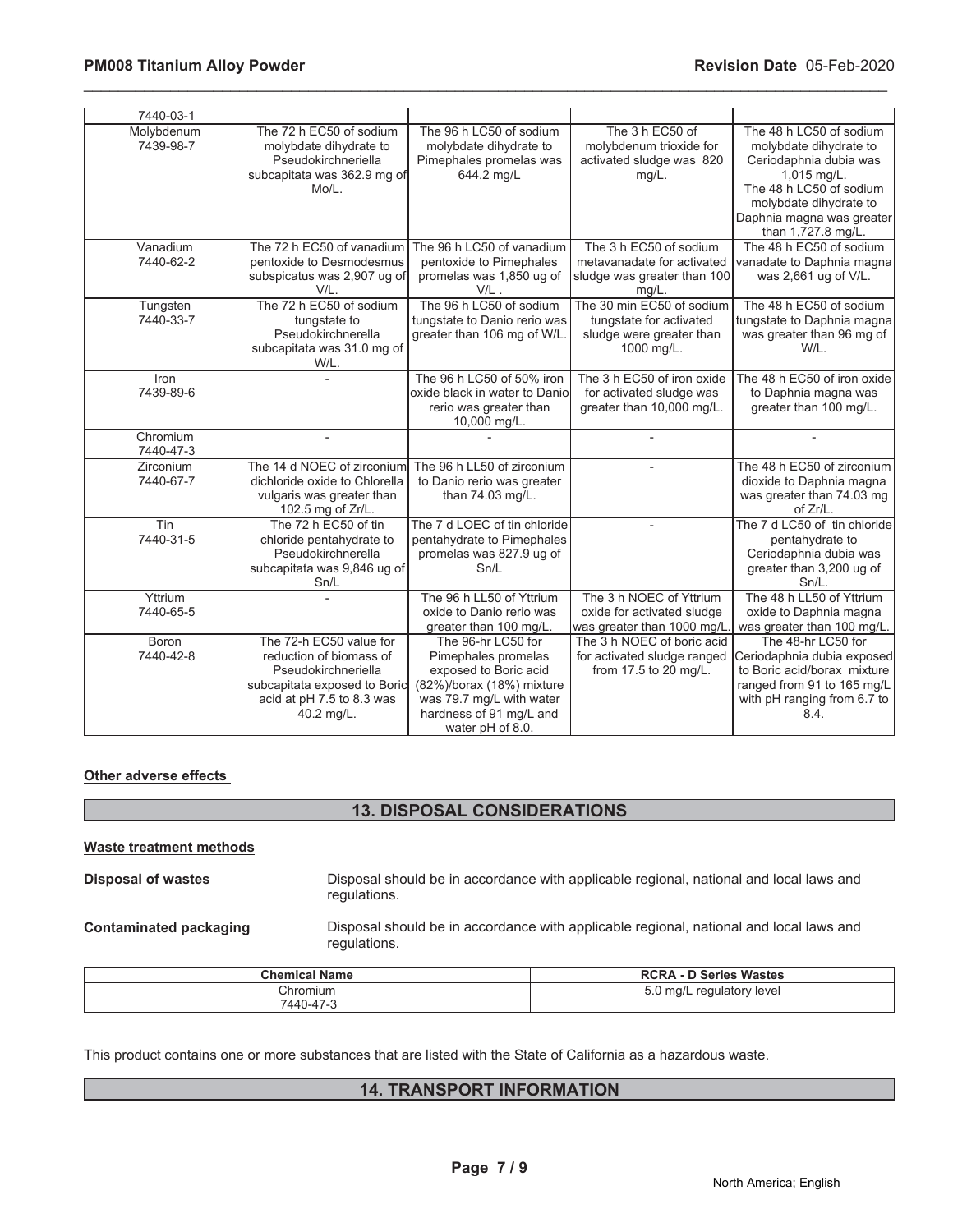| Regulated per 49 CFR, if quantity with particles smaller than 100 micrometers (0.004<br>inches) in an individual package equals or exceeds the reportable quantity (RQ) of 5000<br>pounds of chromium, 5000 pounds of copper, or 100 pounds of nickel |
|-------------------------------------------------------------------------------------------------------------------------------------------------------------------------------------------------------------------------------------------------------|
| UN/ID No. 3077 Environmentally hazardous substance, solid, n.o.s. (chromium alloy                                                                                                                                                                     |
|                                                                                                                                                                                                                                                       |
|                                                                                                                                                                                                                                                       |
| "(RQ)", if quantity in an individual package equals or exceeds the reportable quantity (RQ)<br>of 5000 pounds of chromium, 5000 pounds of copper, or 100 pounds of nickel                                                                             |
| 8, 146, 335, A112, B54, B120, IB8, IP3, N20, N91, T1, TP33                                                                                                                                                                                            |
| Follow Emergency Response Guidebook, Guide No. 171, EXCEPT for FIRE follow<br>Emergency Response Guidebook, Guide No. 170                                                                                                                             |
|                                                                                                                                                                                                                                                       |

\_\_\_\_\_\_\_\_\_\_\_\_\_\_\_\_\_\_\_\_\_\_\_\_\_\_\_\_\_\_\_\_\_\_\_\_\_\_\_\_\_\_\_\_\_\_\_\_\_\_\_\_\_\_\_\_\_\_\_\_\_\_\_\_\_\_\_\_\_\_\_\_\_\_\_\_\_\_\_\_\_\_\_\_\_\_\_\_\_\_\_\_\_

# **15. REGULATORY INFORMATION**

| <b>International Inventories</b> |                   |
|----------------------------------|-------------------|
| TSCA                             | Complies          |
| <b>DSL/NDSL</b>                  | Complies          |
| <b>EINECS/ELINCS</b>             | Complies          |
| <b>ENCS</b>                      | Complies          |
| <b>IECSC</b>                     | Complies          |
| <b>KECL</b>                      | Complies          |
| <b>PICCS</b>                     | <b>Not Listed</b> |
| <b>AICS</b>                      | Complies          |
|                                  |                   |

 **Legend:** 

 **TSCA** - United States Toxic Substances Control Act Section 8(b) Inventory

 **DSL/NDSL** - Canadian Domestic Substances List/Non-Domestic Substances List

 **EINECS/ELINCS** - European Inventory of Existing Chemical Substances/European List of Notified Chemical Substances

 **ENCS** - Japan Existing and New Chemical Substances

 **IECSC** - China Inventory of Existing Chemical Substances

 **KECL** - Korean Existing and Evaluated Chemical Substances

 **PICCS** - Philippines Inventory of Chemicals and Chemical Substances

 **AICS** - Australian Inventory of Chemical Substances

# **US Federal Regulations**

### **SARA 313**

Section 313 of Title III of the Superfund Amendments and Reauthorization Act of 1986 (SARA). This product contains a chemical or chemicals which are subject to the reporting requirements of the Act and Title 40 of the Code of Federal Regulations, Part 372

| <b>Chen</b><br><b>Name</b>                    | $\sim$ $\sim$ $\sim$ $\sim$ $\sim$<br>® NO.                   | $\sim$<br>Weight | 24 <sub>2</sub><br>--<br>aole.<br>Values<br>nresh<br>, ,,<br>70 |
|-----------------------------------------------|---------------------------------------------------------------|------------------|-----------------------------------------------------------------|
| Chromiur<br>$\overline{\phantom{a}}$<br>٬ 44۲ | $\rightarrow$<br>$\overline{\phantom{a}}$<br>$\Delta \Delta'$ | . .              | $\cdot$                                                         |

### **SARA 311/312 Hazard Categories**

| Acute health hazard               | No. |
|-----------------------------------|-----|
| <b>Chronic Health Hazard</b>      | No. |
| Fire hazard                       | No. |
| Sudden release of pressure hazard | No. |
| <b>Reactive Hazard</b>            | No. |

### **CWA (Clean Water Act)**

This product contains the following substances which are regulated pollutants pursuant to the Clean Water Act (40 CFR 122.21 and 40 CFR 122.42)

| <b>Chemical Name</b>  | <b>CWA - Reportable</b><br>Quantities | <b>CWA - Toxic Pollutants</b> | <b>CWA - Priority Pollutants</b> | CWA - Hazardous<br><b>Substances</b> |
|-----------------------|---------------------------------------|-------------------------------|----------------------------------|--------------------------------------|
| Chromium<br>7440-47-3 |                                       |                               |                                  |                                      |

# **CERCLA**

This material, as supplied, contains one or more substances regulated as a hazardous substance under the Comprehensive